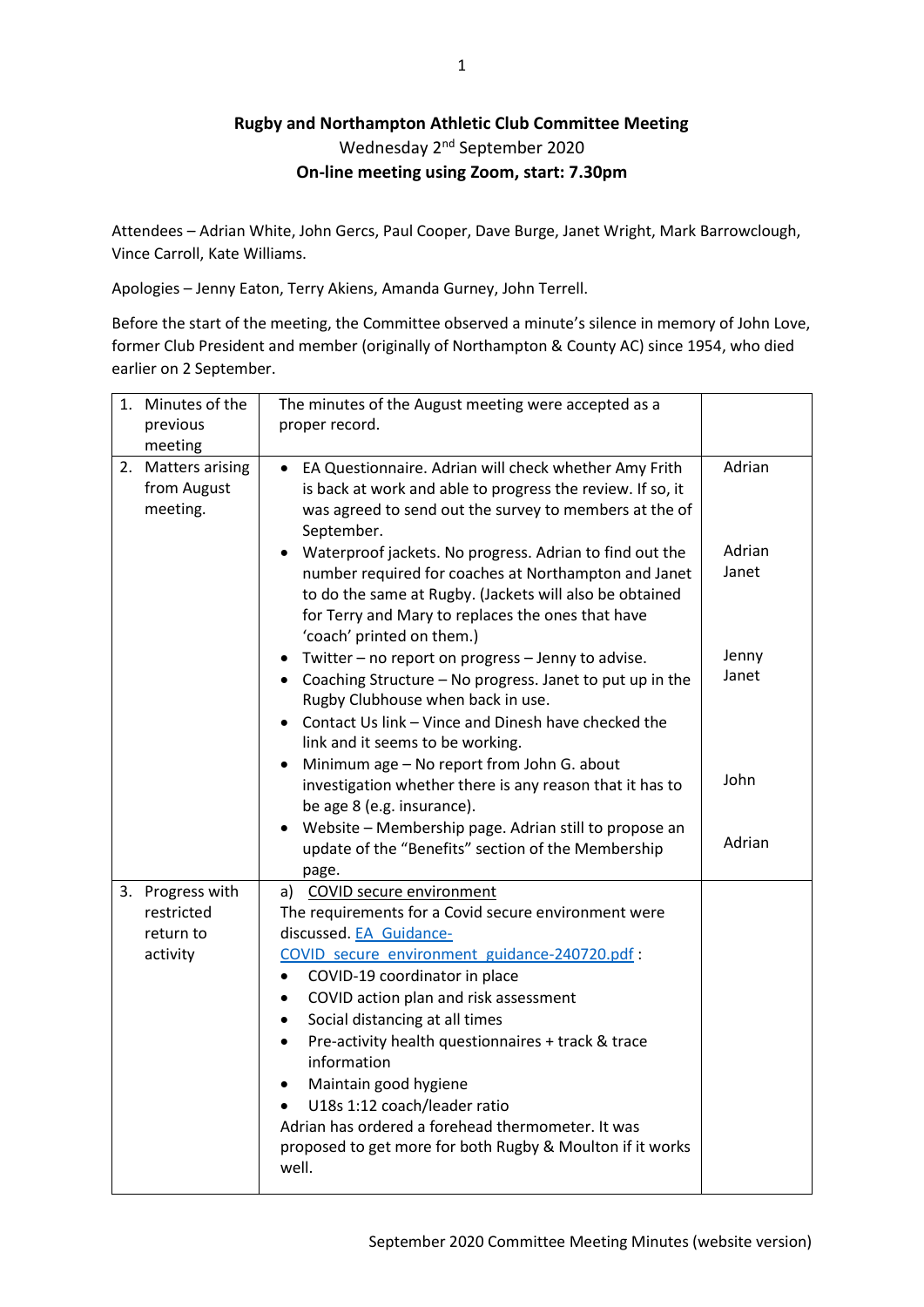|               | Janet to prepare and circulate an updated COVID                      | Done. |
|---------------|----------------------------------------------------------------------|-------|
|               | participation waiver form and a Track & Trace slip.                  |       |
|               | Paul commented that we need to reinforce the message                 |       |
|               | about social distancing.                                             |       |
|               | Moulton<br>b)                                                        |       |
|               | The College are returning to the normal hire charge. It<br>$\bullet$ |       |
|               | was agreed to request a change to our current session                |       |
|               | time on Sundays.                                                     |       |
|               | c) Rugby                                                             |       |
|               | The sessions at Ashlawn School will finish on 10<br>$\bullet$        |       |
|               | September, after which the endurance group will move                 |       |
|               | back to the track.                                                   |       |
|               |                                                                      | Done. |
|               | Janet is working on a track plan and will distributed<br>٠<br>ASAP.  |       |
|               |                                                                      | Janet |
|               | Janet is also doing a risk assessment for gym use and                |       |
|               | will circulate it as soon as complete.                               |       |
|               | d) U11s/Wright Track Coaching (WTC)                                  |       |
|               | It has been decided that the Club (Janet + 1 other<br>$\bullet$      |       |
|               | coach) will provide coaching sessions for U11s at Rugby              |       |
|               | on Tuesday and Wednesday evenings. Additionally, it is               |       |
|               | proposed that WTC will provide other sessions for Y2                 |       |
|               | to Y5s on Monday and Thursday evenings.                              |       |
|               | Prior to the meeting, Paul had circulated a draft                    |       |
|               | agreement describing how R&N will work with WTC in                   |       |
|               | future, based on inputs from Janet, John G. and Paul.                |       |
|               | The open points were discussed and agreed.                           |       |
|               | Paul will revise and circulate the draft agreement.                  | Paul  |
| 4. Membership | Elections<br>a)                                                      |       |
|               | 17 new members were elected:                                         |       |
|               | Four other athletes transferring to us from other clubs              |       |
|               |                                                                      |       |
|               | were also elected:                                                   |       |
|               |                                                                      |       |
|               | Resignations<br>b)                                                   |       |
|               | One club transfer request was agreed as a resignation.               |       |
|               | There were 18 other resignations (no transfer requests),             |       |
|               | which were accepted.                                                 |       |
|               |                                                                      |       |
|               | Other membership items<br>C)                                         |       |
|               | Janet will share a sheet on Dropbox for Adrian, Kay, Paul<br>٠       | Done. |
|               | and Janet to record joiners, leavers and reinstated                  |       |
|               | members.                                                             |       |
|               | Elite athletes - one other member was added to the<br>٠              |       |
|               | elite athletes list for this year.                                   |       |
|               | Support for British Champs - a request has been<br>٠                 |       |
|               | received for support with the costs of attending the                 |       |
|               | British Champs in Manchester on 4/5 September. A                     |       |
|               | contribution was agreed.                                             |       |
|               | London Marathon - The number of club entries depends<br>٠            |       |
|               | on the number of EA-registered athletes over 18. Paul to             | Paul  |
|               | remind Kay that LRG members should register with EA if               |       |